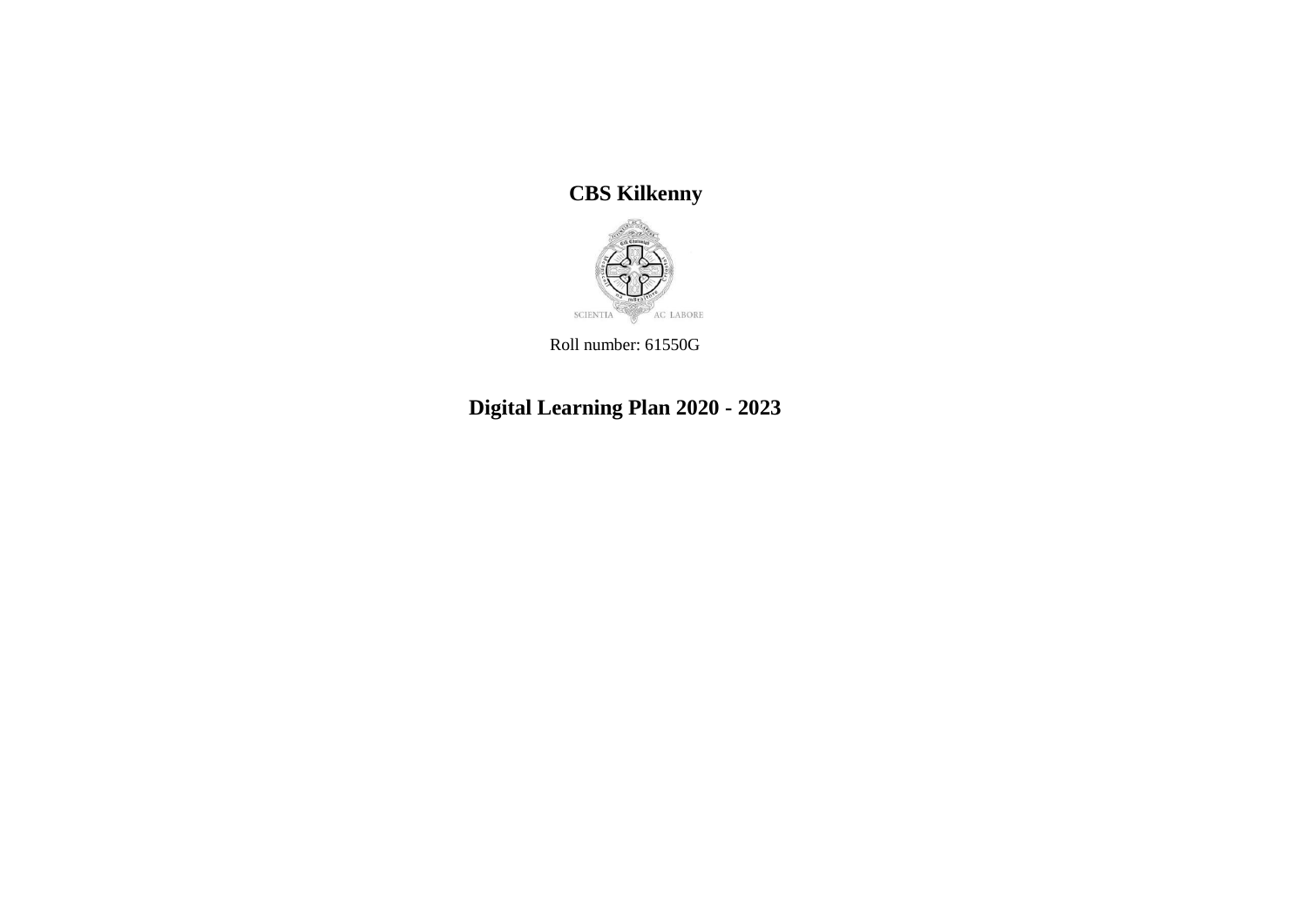#### **1. Introduction**

This document forms the Digital Learning Plan for CBS Secondary School Kilkenny and should be read in conjunction with the Digital Learning Report 2020 – 2023.

#### **1.1 School Details:**

CBS Kilkenny is an all-boys secondary school located in the heart of Kilkenny city in Ireland. The school falls under the guidance of the Edmund Rice Schools Trust and provides education for 740 students with 50 teaching staff, 40 classrooms and 2 computer laboratories.

#### **1.2 School Vision:**

• The vision of CBS Kilkenny for a digital learning plan begins with increasing the digital literacy of all staff and students. We will endeavour to realise the potential of digital technologies to enhance learning, teaching and assessment so that our students can become engaged thinkers, active learners, knowledge constructors and reflective practitioners in an ethical and responsible manner. Teachers will support this through the sharing of effective pedagogical approaches. Leadership and management team will support infrastructural changes and promote CPD opportunities.

#### **1.3 Brief account of the use of digital technologies in the school to date:**

- 2013-2017: IT steering committee actively progressed along the E-Learning road map.
- Our school website, www.cbskilkenny.ie, is used to communicate school news, policies and events.
- Social media platforms, Facebook, Instagram, Twitter and LinkedIn are used to promote and publicise school events and student achievements.
- Project work is conducted online particularly amongst students engaged in BT Young Scientist, Mini Companies, Digital Champion Program, SciFest, etc.
- CBS Kilkenny currently provides a Digital Literacy course for all First, Second- and Third-Year students.
- All Transition Year students have three periods a week of digital learning and complete an eportfolio as a detailed record of their TY experience.
- All First- and Second-Year students receive internet safety training as part of their wellbeing module. Alongside this, internet safety workshops are provided to other year groups as part of wellbeing week.
- Staff share resources with each other and with students through Google drive.
- Some teachers use online assessment and virtual learning environments as part of their teaching and learning.
- VSware is used by staff to record student attendance, behaviour and academic progress. Parents are provided with a login to access this information. An online VSware payment system is also actively used by parents also.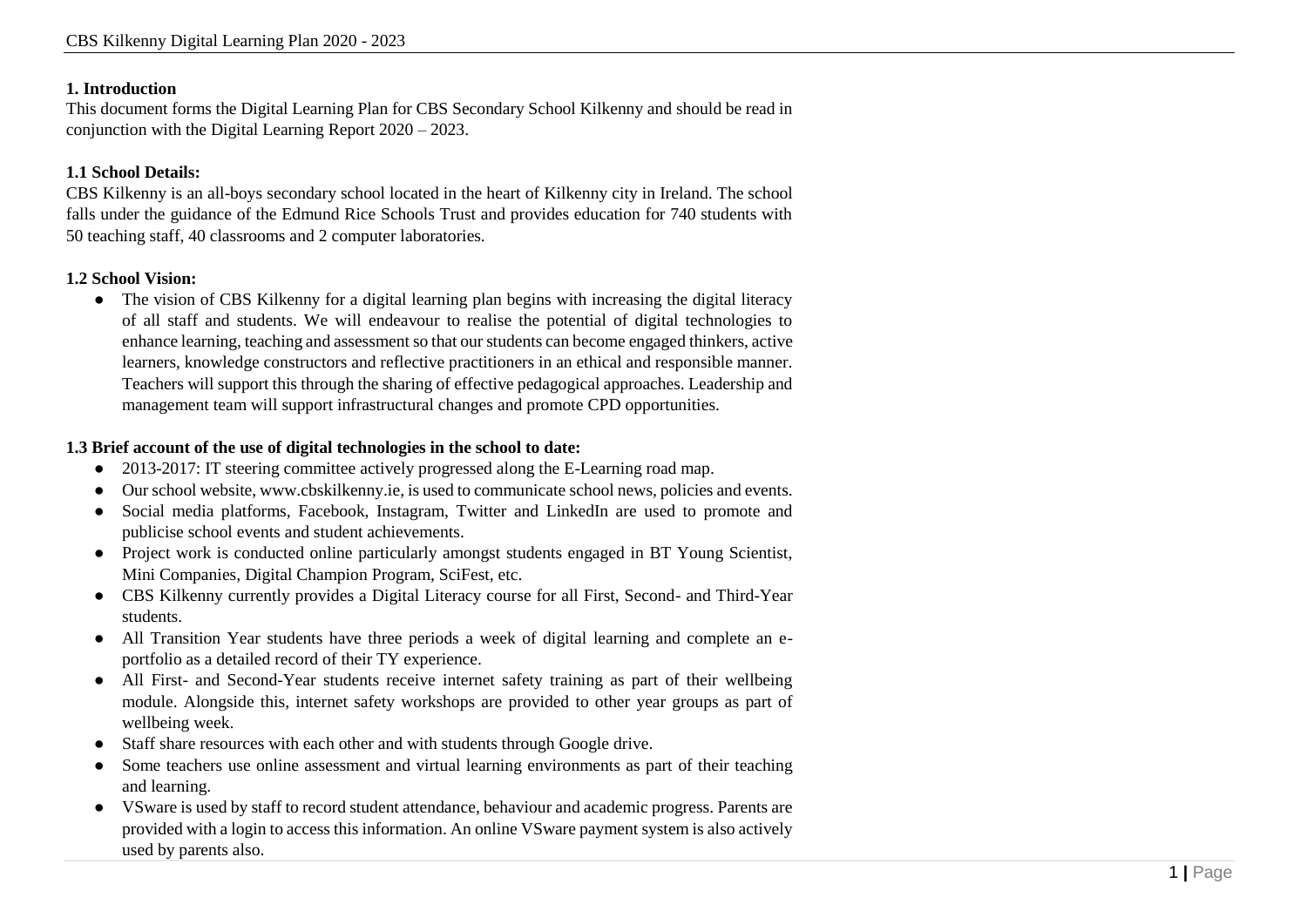- IT Club runs on Wednesday afternoon as one option for the First-Year extra-curricular program.
- Scratch is offered to all Transition Year students as part of the TY program.

#### **2. The focus of this Digital Learning Plan**

We undertook a digital learning evaluation in our school during the period *(January/2019)* to *(April/2019)*. We evaluated our progress using the following sources of evidence:

- Teacher survey
- Student focus groups and survey.
- Parent survey

#### **2.1 The dimensions and domains from the Digital Learning Framework being selected**

- Domain 2: Learner Experiences
- Domain 4: Teachers' collective/collaborative practice

#### **2.2 The standards and statements from the Digital Learning Framework being selected**

| <b>Standard</b>                             | Statement(s)                                                                                                     |
|---------------------------------------------|------------------------------------------------------------------------------------------------------------------|
| Teachers value and engage in professional   | Teachers evaluate, demonstrate and reflect with peers on the use of digital technologies to innovate and improve |
| development and professional collaboration. | educational practice.                                                                                            |
| Students engage purposefully in meaningful  | Students use digital technologies for sourcing, exchanging of information to develop understanding and support   |
| learning activities.                        | basic knowledge creation.                                                                                        |

#### **2.3. These are a summary of our strengths with regards to digital learning**

- CBS Kilkenny has been developing and building on a culture of collaborative practice through the sharing of resources via Google drive and other online platforms.
- CBS Kilkenny has recently invested in a second computer laboratory to increase student access.
- There is a positive attitude among the staff towards the use of digital technologies in the classroom and an openness to increasing knowledge of suitable apps and software.
- Several staff members are very proficient in digital technologies and we have the capacity to provide a lot of inhouse training/CPD to teachers. We have provided CPD on Google PowerPoint, Microsoft Word, Moodle, VSWare, Twitter, Google Drive, GAFE and everyday educational apps to all staff.
- Digital learning curriculum for first and seconds years has been a huge success and is regularly referenced by students as a positive in their learning experience in CBS Kilkenny.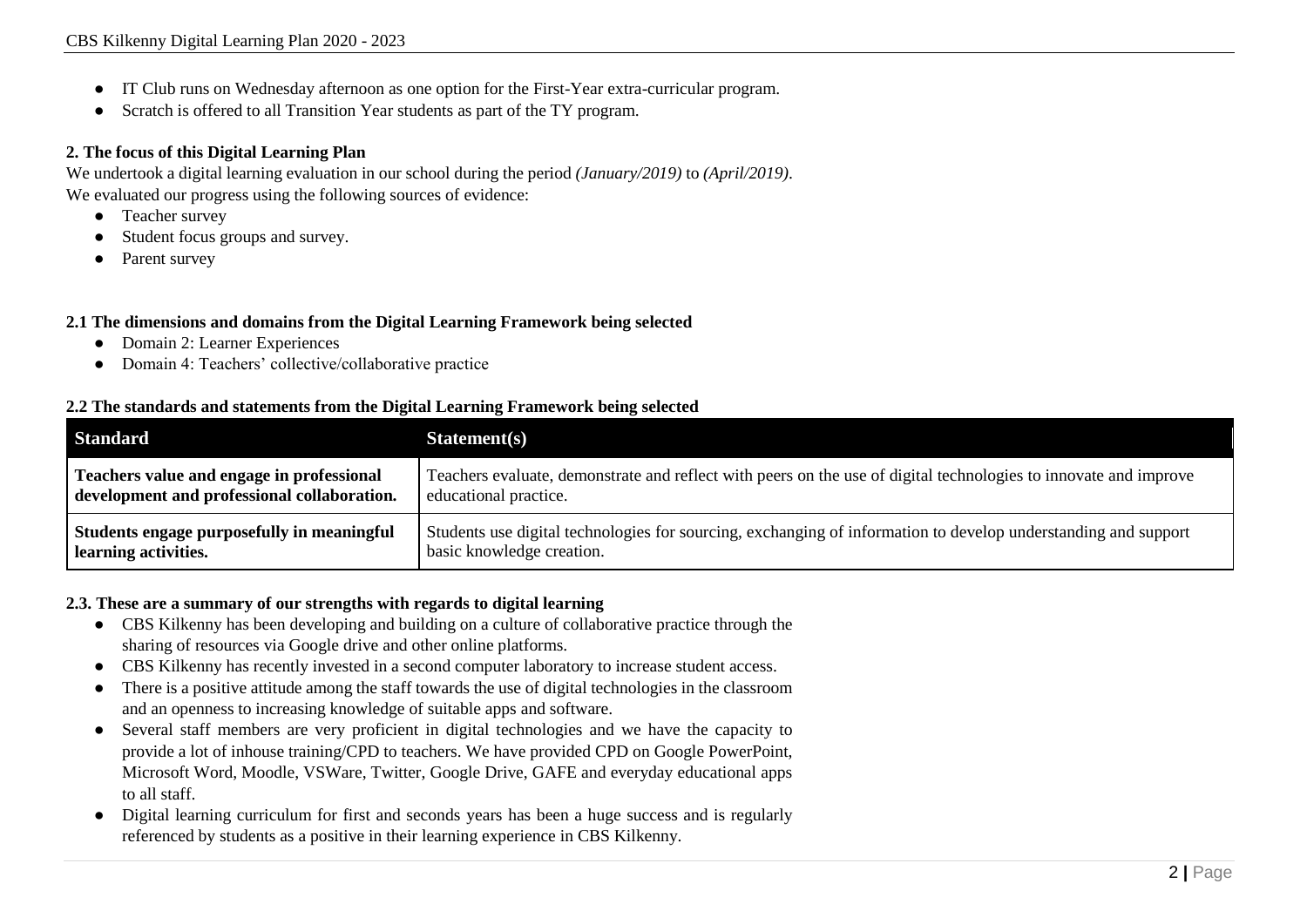- The TY *Scratch* module provides a solid foundation in coding that supports potential future engagement in the area at 3rd level.
- All students are actively encouraged and facilitated by staff to incorporate digital technologies into their Classroom-Based Assessments (CBA).

### **2.4 This is what we are going to focus on to improve our digital learning practice further**

- Increase use of appropriate apps to help promote productive digital learning within the classroom.
- Increase student access to subject content and notes via Google drive.
- Develop a *Teachmeet* program to facilitate staff training and upskilling in the use of digital technologies.

## **3. Our Digital Learning plan**

On the next page we have recorded:

- The **targets** for improvement we have set
- The **actions** we will implement to achieve these
- **Who is responsible** for implementing, monitoring and reviewing our improvement plan
- How we will measure **progress** and check **outcomes** (criteria for success)

As we implement our improvement plan we will record:

- The **progress** made, and **adjustments** made, and **when**
- **Achievement of targets** (original and modified), and **when**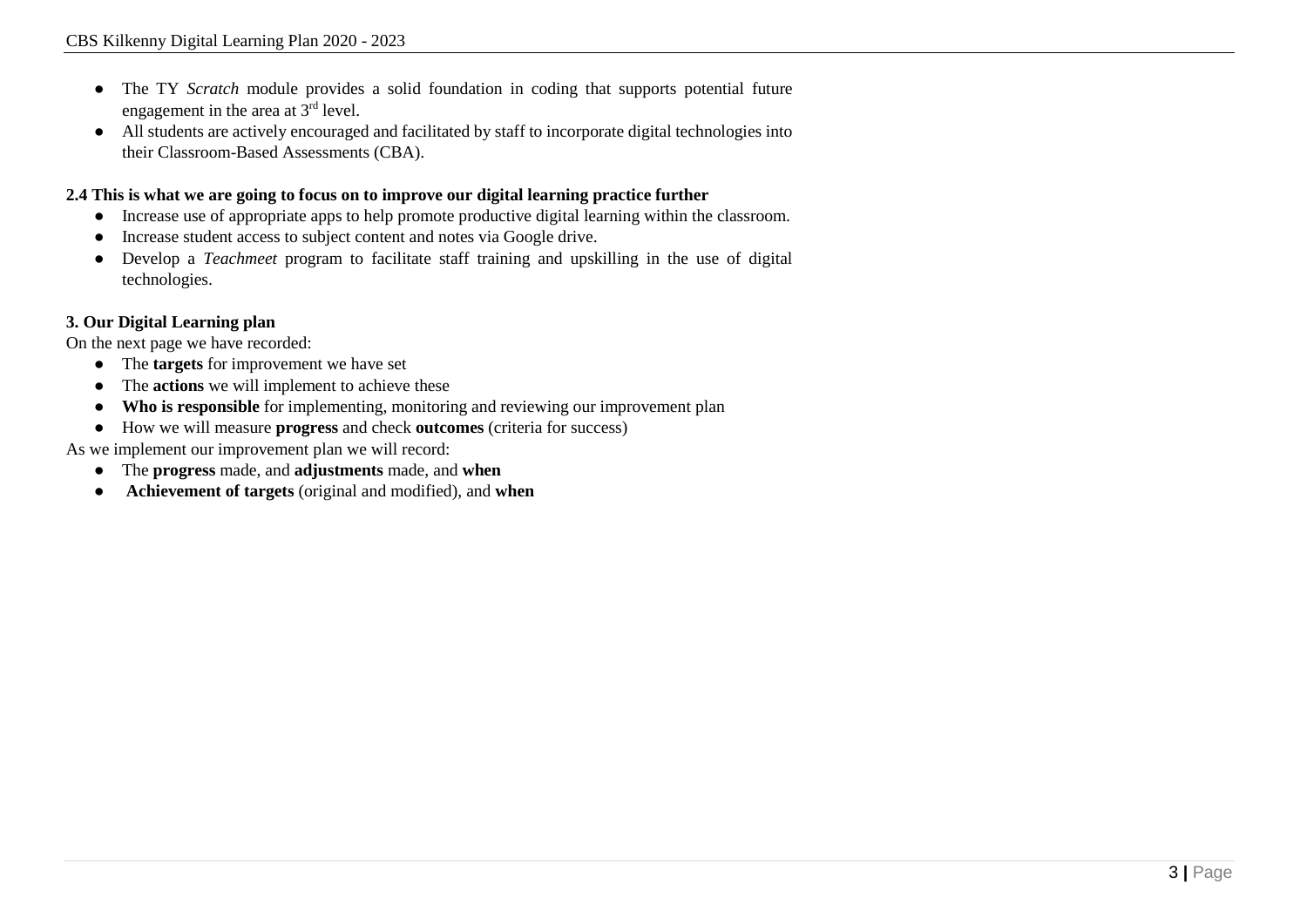# **Digital Learning Action Plan**

| DOMAIN:                                                                                     |                                                                                                                                                                                                                                                                                    | Learner Experiences<br>Teachers' collective/collaborative practice                                                                                       |                                      |                                                                                                                                   |                                                                                      |  |
|---------------------------------------------------------------------------------------------|------------------------------------------------------------------------------------------------------------------------------------------------------------------------------------------------------------------------------------------------------------------------------------|----------------------------------------------------------------------------------------------------------------------------------------------------------|--------------------------------------|-----------------------------------------------------------------------------------------------------------------------------------|--------------------------------------------------------------------------------------|--|
| STANDARD(S):                                                                                |                                                                                                                                                                                                                                                                                    | Students engage purposefully in meaningful learning activities.<br>Teachers value and engage in professional development and professional collaboration. |                                      |                                                                                                                                   |                                                                                      |  |
| STATEMENT(S):                                                                               | Students use digital technologies for sourcing, exchanging of information to develop understanding and support basic knowledge creation.<br>Teachers evaluate, demonstrate and reflect with peers on the use of digital technologies to innovate and improve educational practice. |                                                                                                                                                          |                                      |                                                                                                                                   |                                                                                      |  |
| TARGETS:                                                                                    | Foster a culture of engagement with VSware to increase parental awareness of student development in the CBS Kilkenny.<br>Develop and enhance the self-directed, independent learning of students through the uploading of resources to online sharing platforms.                   |                                                                                                                                                          |                                      |                                                                                                                                   |                                                                                      |  |
| <b>ACTIONS</b>                                                                              |                                                                                                                                                                                                                                                                                    | <b>TIMEFRAME</b>                                                                                                                                         | PERSONS/GROUPS<br><b>RESPONSIBLE</b> | <b>CRITERIA FOR SUCCESS</b>                                                                                                       | <b>RESOURCES</b>                                                                     |  |
| • Set up digital technologies<br>leader person for each<br>department.                      |                                                                                                                                                                                                                                                                                    | • September 2019                                                                                                                                         | • Individual subject<br>departments  | • Each digital technologies<br>leader recorded in the<br>department plan.                                                         | • Computer lab<br>• Meeting Time<br>• Observation classes<br>• Management support    |  |
| • Digital TeachMeet during<br>content.                                                      | whole staff meetings: use of<br>select digital tools to support<br>sharing of subject notes and                                                                                                                                                                                    | • October 2019 onwards                                                                                                                                   | • Digital Learning Team              | Digital learning team to<br>$\bullet$<br>present at staff meeting.                                                                | • Online platforms for example<br>Google Classroom and<br>Google Suite applications. |  |
| • Provide opportunities for<br>tools being used in<br>colleagues' classrooms.               | teachers to observe digital                                                                                                                                                                                                                                                        | • November/December 2019                                                                                                                                 | • Individual staff members           | Staff are open to colleagues<br>$\bullet$<br>observing in their<br>classrooms to aid<br>development of<br>collaborative practice. |                                                                                      |  |
| • Staff wide uploading of<br>additional resources to<br>Google drive for student<br>access. | notes, revision material and                                                                                                                                                                                                                                                       | $\bullet$ December 2019                                                                                                                                  | • All staff                          | Increased availability of<br>$\bullet$<br>support material in each<br>subject for each student in<br>the school.                  |                                                                                      |  |
| • Each department to trial                                                                  | relevant digital technology                                                                                                                                                                                                                                                        | $\bullet$ January 2020                                                                                                                                   | • All staff                          | Incorporation of at least one<br>new app/software/website                                                                         |                                                                                      |  |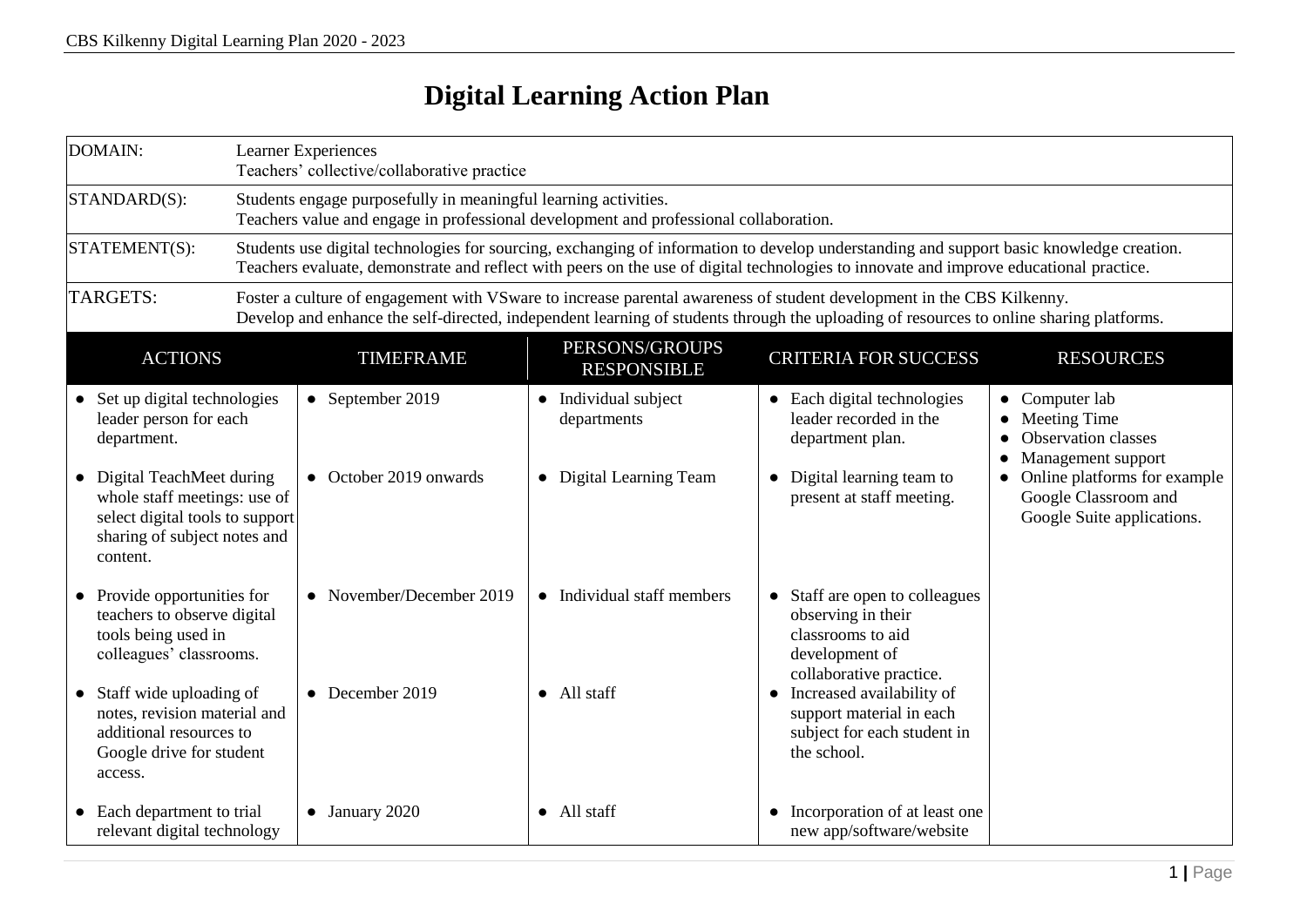| that could be used to aid<br>their subject with the goal of<br>finding at least one app that<br>can be consistently<br>incorporated into day-to-day<br>practice to support student<br>learning.                                    |                         |                                                                 | into day-to-day teaching<br>practice that enhances<br>student learning or<br>assessment in the<br>classroom.                       |  |
|------------------------------------------------------------------------------------------------------------------------------------------------------------------------------------------------------------------------------------|-------------------------|-----------------------------------------------------------------|------------------------------------------------------------------------------------------------------------------------------------|--|
| Students are actively<br>encouraged to use relevant<br>digital technologies (in<br>school and at home), when<br>completing work for<br>teachers, in order to support<br>and develop understanding<br>of topics.                    | • November 2019 onwards | • Digital technology leaders<br>from each subject<br>department | • Increased use of digital<br>technologies by students at<br>home, based upon greater<br>exposure to the same in the<br>classroom. |  |
| • Regular feedback at staff<br>meetings.                                                                                                                                                                                           | • November 2019 onwards | • Digital technology team $&$<br>management                     | • Feedback from relevant<br>members of the DLP team.                                                                               |  |
| $\bullet$ At information evenings the<br>principal will stress to<br>parents the importance of<br>logging into VSware on a<br>regular basis to monitor<br>their son's progress in CBS<br>Kilkenny.                                 | • November 2019 onwards | • Principal                                                     | • An increase in parental<br>engagement and use of<br>VSware.                                                                      |  |
| • Deputy principal will give a<br>live demonstration to<br>parents on first Year<br>induction evening of the<br>main features of VSware.<br>Parents will also have access<br>to a short video recapping<br>the above, if required. | • August 2020 onwards   | • Deputy principal                                              | An increase in parental<br>$\bullet$<br>engagement and use of<br>VSware.                                                           |  |
| Parents will be shown how<br>to utilise some of the                                                                                                                                                                                | • August 2020 onwards   | • Parents                                                       |                                                                                                                                    |  |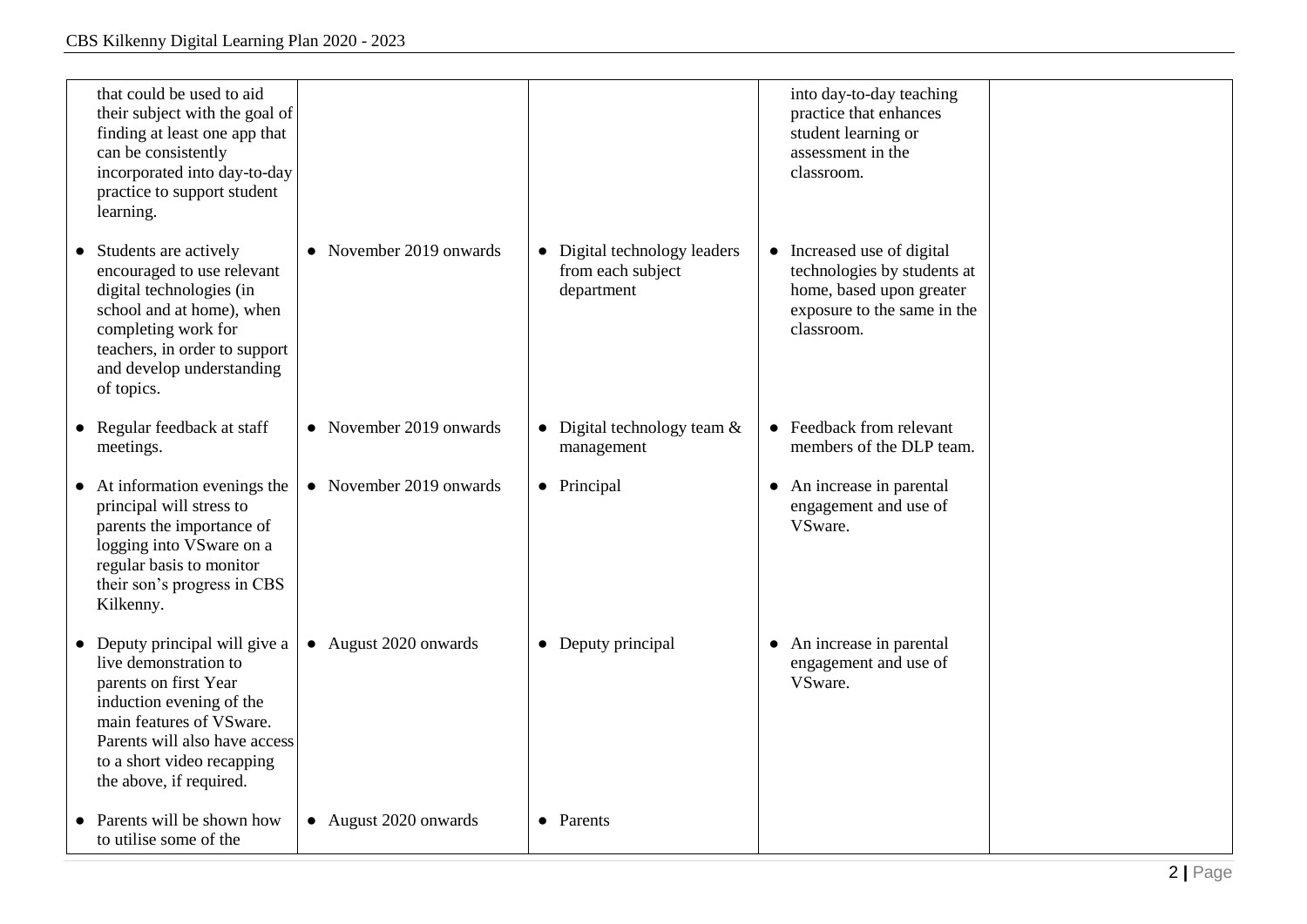| features of VSware upon<br>their son's commencement<br>in CBS Kilkenny. They will<br>also have access to a short<br>video illustrating the same<br>which they can refer to a<br>later date, if required.   |                       |                         | • An increase in parental<br>engagement and use of<br>VSware.                                                                               |  |
|------------------------------------------------------------------------------------------------------------------------------------------------------------------------------------------------------------|-----------------------|-------------------------|---------------------------------------------------------------------------------------------------------------------------------------------|--|
| Teachers will remind<br>parents at parent-teacher<br>meetings of the need to<br>regularly check VS ware to<br>monitor their son's progress.                                                                | • August 2020 onwards | $\bullet$ All staff     | • An increase in parental<br>engagement and use of<br>VSware.                                                                               |  |
| Teachers will accurately log<br>$\bullet$<br>their class roll on VSware<br>which will allow parents to<br>check their son's attendance<br>regularly.                                                       | • August 2020 onwards | • All staff             | • Greater cohesion and<br>accuracy of attendance<br>records.                                                                                |  |
| • Teachers will further<br>develop their knowledge and<br>competency in the area of<br>online teaching and learning,<br>in order to effectively teach<br>remotely in the event of this<br>being necessary. | • March 2020 onwards  | $\bullet$ All staff     | • Teachers work<br>collaboratively to effectively<br>engage with online teaching<br>platforms, in a way that<br>maximises student learning. |  |
| $\bullet$ Peer sharing of new online<br>methodology and resources<br>to help with the delivery of<br>remote teaching.                                                                                      | $\bullet$ March 2020  | $\bullet$ All staff     | Staff have increased<br>familiarity with online<br>teaching tools.                                                                          |  |
| • A system will be put in place<br>to accurately gather all<br>parent email addresses.                                                                                                                     | $\bullet$ August 2020 | • Digital Learning team | • Response to test email.                                                                                                                   |  |